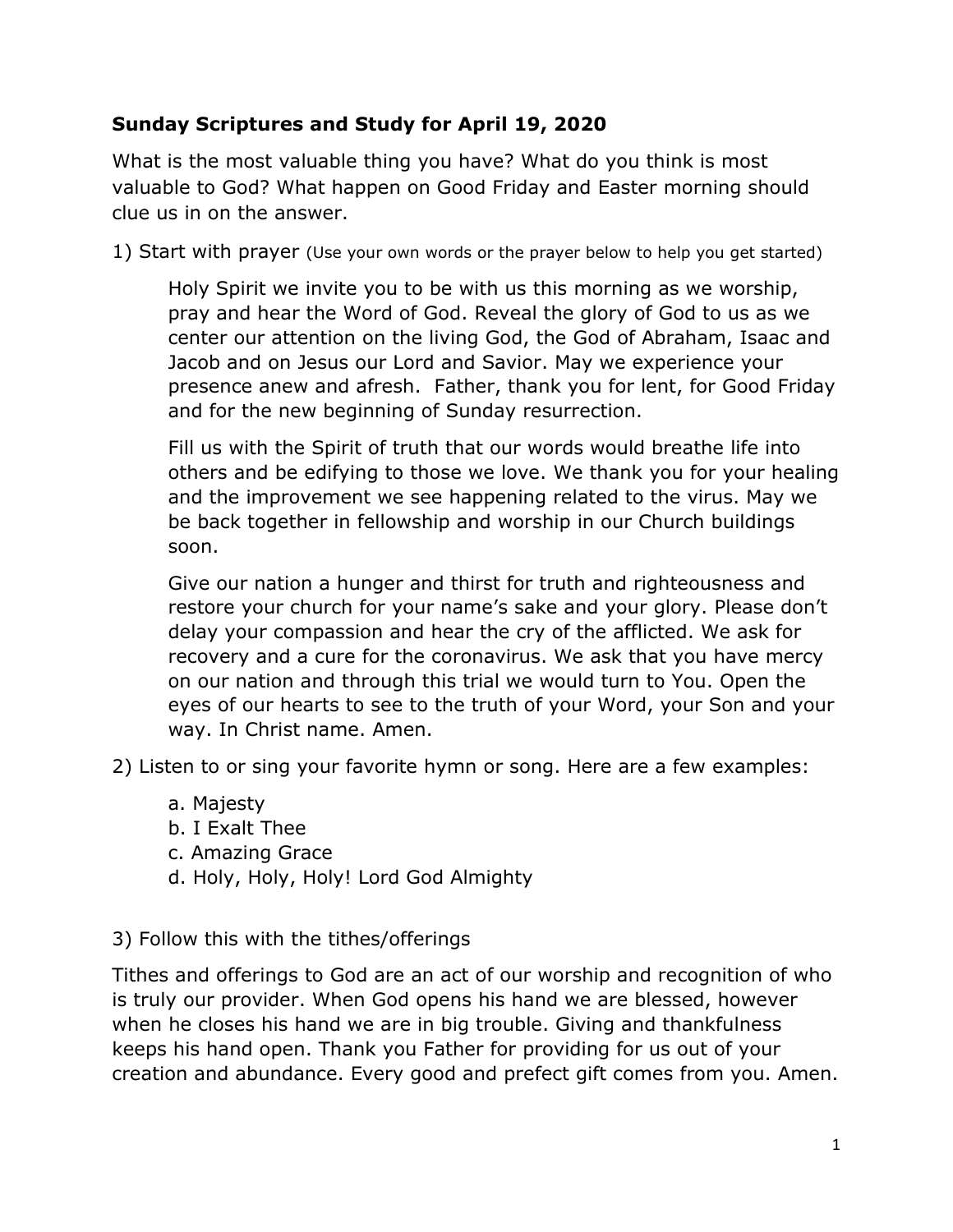#### **(Note to the church: Again, Thank you so much for your faithfulness in your tithes and offerings. Many of you have brought them by or mailed them to the church.)**

4) Psalter Reading **Paalm 93 (Read from your Bible)** 

Take a minute to turn Psalm 93 into your own prayer before you read scripture and study the next section. Use the Psalm to lead your prayer and with that prayer ask the Holy Spirit to open your heart up to the truths of God's Word.

5) Scripture Reading and study. We pick up where we left off last Sunday:

*<sup>7</sup>But go, tell his disciples and Peter, 'He is going ahead of you into Galilee. There you will see him, just as he told you.'"* 

*<sup>8</sup>Trembling and bewildered, the women went out and fled from the tomb. They said nothing to anyone, because they were afraid.* 

## **Matthew 28:5-10 (NIV)**

*<sup>5</sup>The angel said to the women, "Do not be afraid, for I know that you are looking for Jesus, who was crucified.* 

*<sup>6</sup>He is not here; he has risen, just as he said. Come and see the place where he lay.* 

*<sup>7</sup>Then go quickly and tell his disciples: 'He has risen from the dead and is going ahead of you into Galilee. There you will see him.' Now I have told you."* 

*<sup>8</sup>So the women hurried away from the tomb, afraid yet filled with joy, and ran to tell his disciples.* 

*<sup>9</sup>Suddenly Jesus met them. "Greetings," he said. They came to him, clasped his feet and worshiped him.* 

*<sup>10</sup>Then Jesus said to them, "Do not be afraid. Go and tell my brothers to go to Galilee; there they will see me."*

## **Luke 24:1-12 (NIV)**

*<sup>1</sup>On the first day of the week, very early in the morning, the women took the spices they had prepared and went to the tomb.* 

*<sup>2</sup>They found the stone rolled away from the tomb,* 

*<sup>3</sup>but when they entered, they did not find the body of the Lord Jesus.* 

*<sup>4</sup>While they were wondering about this, suddenly two men in clothes that gleamed like lightning stood beside them.* 

*<sup>5</sup>In their fright the women bowed down with their faces to the ground, but the men said to them, "Why do you look for the living among the dead?*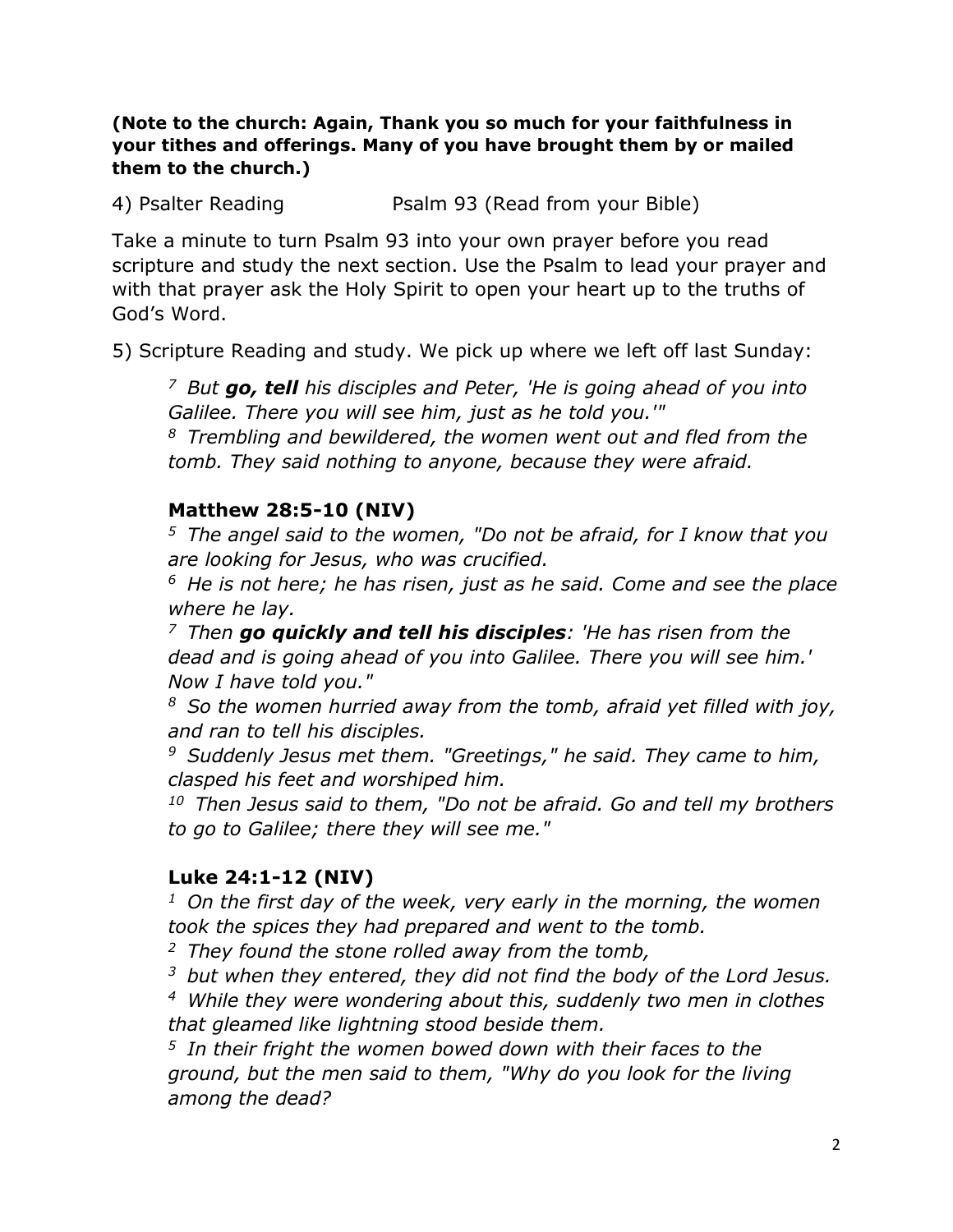*<sup>6</sup> He is not here; he has risen! Remember how he told you, while he was still with you in Galilee:* 

*<sup>7</sup>'The Son of Man must be delivered into the hands of sinful men, be crucified and on the third day be raised again.'"* 

*<sup>8</sup>Then they remembered his words.* 

*<sup>9</sup>When they came back from the tomb, they told all these things to the Eleven and to all the others.* 

*<sup>10</sup>It was Mary Magdalene, Joanna, Mary the mother of James, and the others with them who told this to the apostles.* 

*<sup>11</sup>But they did not believe the women, because their words seemed to them like nonsense.* 

*<sup>12</sup>Peter, however, got up and ran to the tomb. Bending over, he saw the strips of linen lying by themselves, and he went away, wondering to himself what had happened.* 

From last week: O. S. Hawkins says, "A witness is a person who simply tells others what they have seen or heard. They share with others about their firsthand experience."

e. That is what we are to do. To be witnesses to what Christ has done for us. Yes, it can be a frightful thing. Remember the Holy Spirit will give us the words.

f. We don't have to know every scripture, be a Bible Scholar, or a preacher. We just have to tell of Jesus' incredible love for us and for others. The Holy Spirit will give us the words and take care of the rest.

- We are **not** recruiting people to join our club
- We are **not** asking people to buy our product
- We simply are to be Jesus' witnesses

**Here is where we left off last week**. Let's dive in deeper as we look at the other accounts of Jesus' resurrection and what the women did. In Mark, we are left with the three women going off afraid and never telling anyone. Some of you may remember Paul Harvey saying "Here's the rest of the story." The other gospel accounts shed some light on the rest of the story. The women did eventually go and tell the disciples. But, in Luke's account the apostles didn't believe them.

Isn't that one of the reasons why we don't share or witness to what Jesus has done for us and the world? We are afraid people won't believe us. The women's words seemed like nonsense to the apostles. You can imagine the harsh words or tone of the apostles as they responded to the women's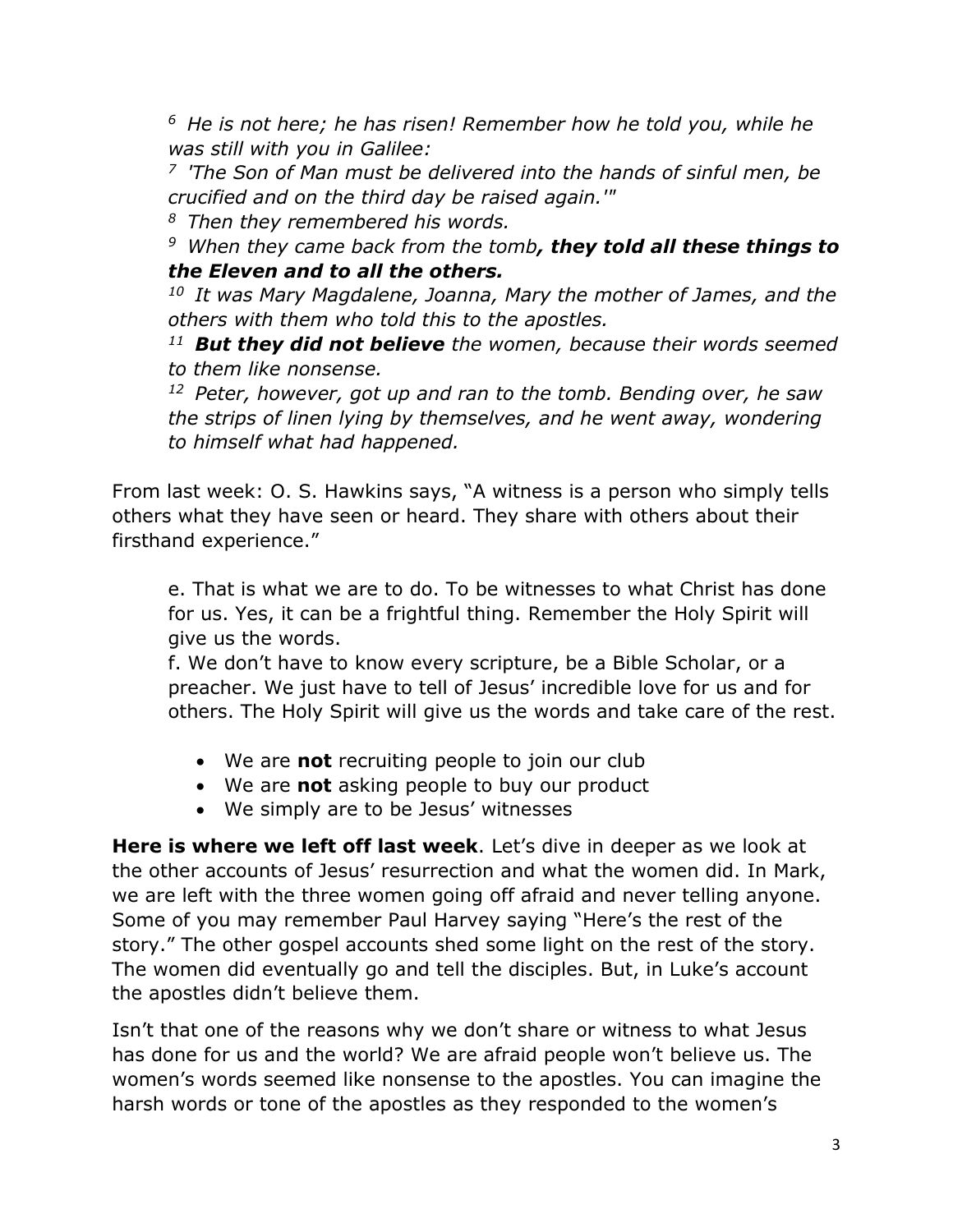witness. No one wants to deal with that when sharing Jesus. However, our attitude should be the same as the women. They didn't back down on what they had experienced and knew. They shared with the others, not letting fear of what someone else might think or what they say, stop them.

Fear of what others might think or say was an issue during Jesus' ministry and will be until Jesus' return.

**John 7:12-13 (NIV)** *<sup>12</sup>Among the crowds there was widespread whispering about him. Some said, "He is a good man." Others replied, "No, he deceives the people." <sup>13</sup>But no one would say anything publicly about him for fear of the Jews.*

The writer of Hebrews talks about how we should have confidence in the Lord and not fear man.

**Hebrews 13:6-8 (NIV***) <sup>6</sup>So we say with confidence, "The Lord is my helper; I will not be afraid. What can man do to me?" <sup>7</sup>Remember your leaders, who spoke the word of God to you. Consider the outcome of their way of life and imitate their faith. <sup>8</sup>Jesus Christ is the same yesterday and today and forever.* 

Peter takes it even farther.

## **1 Peter 3:13-18 (NIV)**

*<sup>13</sup>Who is going to harm you if you are eager to do good? <sup>14</sup>But even if you should suffer for what is right, you are blessed. "Do not fear what they fear; do not be frightened."* 

*<sup>15</sup>But in your hearts set apart Christ as Lord. Always be prepared to give an answer to everyone who asks you to give the reason for the hope that you have. But do this with gentleness and respect, <sup>16</sup>keeping a clear conscience, so that those who speak maliciously against your good behavior in Christ may be ashamed of their slander. <sup>17</sup>It is better, if it is God's will, to suffer for doing good than for doing evil. <sup>18</sup>For Christ died for sins once for all, the righteous for the unrighteous, to bring you to God. He was put to death in the body but made alive by the Spirit,*

Peter said a couple of things here to take note of. If we suffer for what is right, like telling the truth of Christ, we will be blessed. We would much rather have God's blessings than the worlds'. Peter encourages his readers to set Christ apart in their hearts as Lord. If we do that we will be ready to give an answer to anyone for our belief in Christ. When Christ is set apart in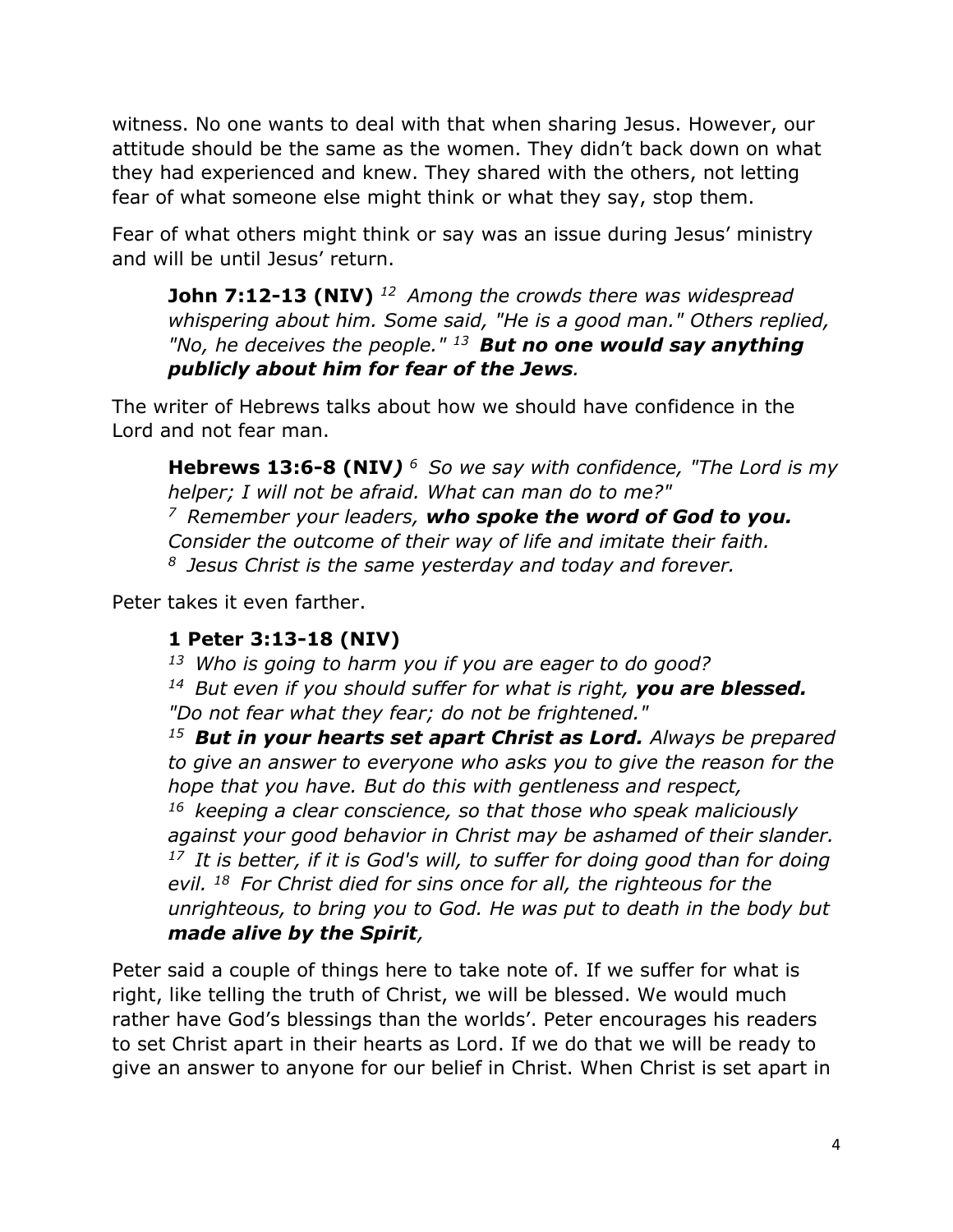our hearts we will be sensitive to the Holy Spirit, who again will give us the words. People need to know where to find hope and we have the answer.

In fact, we have a great answer. Have you ever paid less for an item hoping it was as good as the more expensive one, only to find out you got what you paid for?

**Christ got what he paid for** and it cost him everything. What did he pay for? **You and me! In God's eyes, you are worth what Jesus paid for you.** That's worth repeating! You are worth what Jesus paid for you. That should cause us to shout with joy and praise. That should cause us to want to know the God that would love us that much. It should cause us to want to love him back with all that we are.

In our own eyes, it's hard for us to do that because we often listen to the lies of the world and the deceiver about our value. However, that does not change the truth. The sinless Christ died to become a sin offering for us so that in him we might become the righteousness of God (2 Cor 5:21). Wow! Only he could do that. We can't do that for ourselves by our on efforts but only by receiving the gift of salvation. That's why it says that in him we **might** become the righteousness of God.

Everyone has to choose. That's why we share so people have an opportunity to accept the good news. In the cross, God is saying they are worth what I paid for them! We can share that with others by simply telling them how much they are worth to God. **He wants what he paid for!** It cost him his Son which was the greatest act of love the world has ever seen. He wants everyone to be saved. Let's try sharing that this week with someone.

Love is: to put yourself in the place of another, to feel their feelings, walk in their shoes, weep with their tears, rejoice in their joys, take upon yourself their burdens, and give to them your life. Love must put itself in the place of another. So what would be the greatest possible manifestation of love? That God would put Himself in the place of another and he did. In our place, even to the point of taking our judgment and our death. He gave his life. Then God is love. (From the Book of Mysteries, Jonathan Cahn)

5a. **Stop for a few minutes and reflect on this.** Maybe pray and thank God for how much he loves you! Also this is a good time to take a short break. Listen to a favorite Christian song/hymn or get a cup of coffee/tea/water.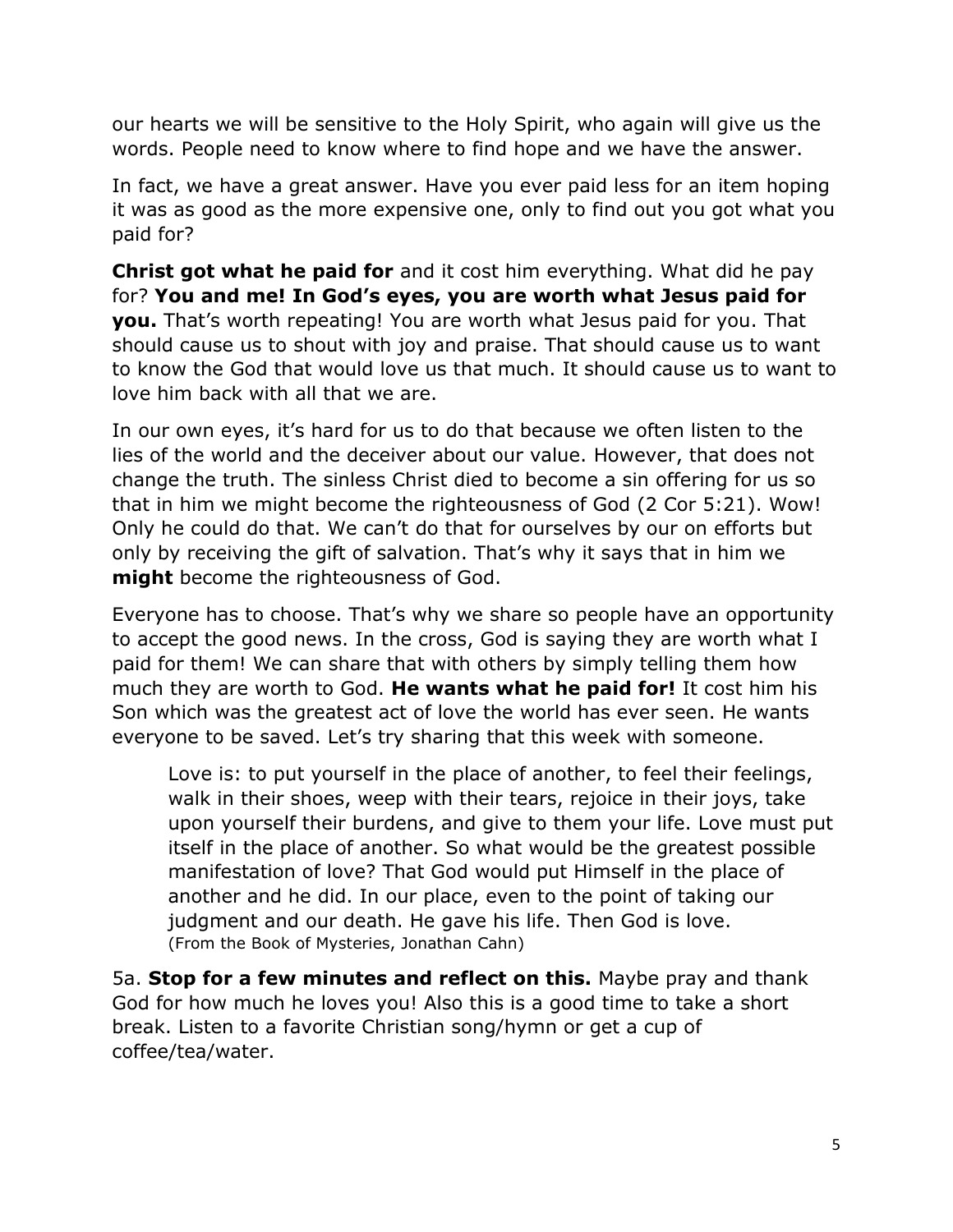In our day and time there is another equally difficult hurdle to get past when sharing our faith and that is the fear that we might offend others. We live in a time when people are offended by just about everything and anything. We can fall into that trap ourselves if we are not careful. Jesus said in Matthew 11 that a person is blessed if they are not offended by him.

Jesus indicated in Matthew 24 that near the time of his coming back and the end of the world people will be easily offended by each other. Proverbs gives advice on this issue: **Proverbs 12:16 (NIV)** *<sup>16</sup>A fool shows his annoyance at once, but a prudent man overlooks an insult.* 

Also, the word intolerance is often used against Christians who talk about the love of Christ and that he is the only way to the Father and the only means of salvation. Truth is truth, no matter what people think, how hard it is to take or how inconvenient it is to do. Our truth claims that Jesus is the only way, the only truth and the only real life, is taken as bigoted and prideful by the world. It can be intimidating to tell the world that they need what only Jesus can give them. Again, truth is truth whether one accepts it or not.

Dr. Jim Denison address this for our current situation:

The good news of God's love is especially urgent in these difficult days. Psychologists are warning of increases in depression and anxiety as a result of the pandemic. The crisis could lead to an escalation in suicides as well. Everyone needs to know that God loves everyone.

The key is to depend not on ourselves for strength and wisdom but on the risen Lord who lives in us by his Spirit. It is a mistake to serve an Easter Christ as though it were still Good Friday. As Paul noted, "If Christ has not been raised, your faith is futile and you are still in your sins" (1 Corinthians 15:17). Unfortunately, many of us attempt to serve this risen King in our futile ability.

If we are afraid our words will fail, it's because we are not speaking words inspired by God. He says of his word, "it shall not return to me empty, but it shall accomplish that which I purpose, and shall succeed in the thing for which I sent it" (Isaiah 55:11).

If we are afraid we won't know what to say, it's because we are not depending on the Spirit of God. Jesus taught us, "Do not be anxious about how you should defend yourself or what you should say, for the Holy Spirit will teach you in that very hour what you ought to say" (Luke 12:12).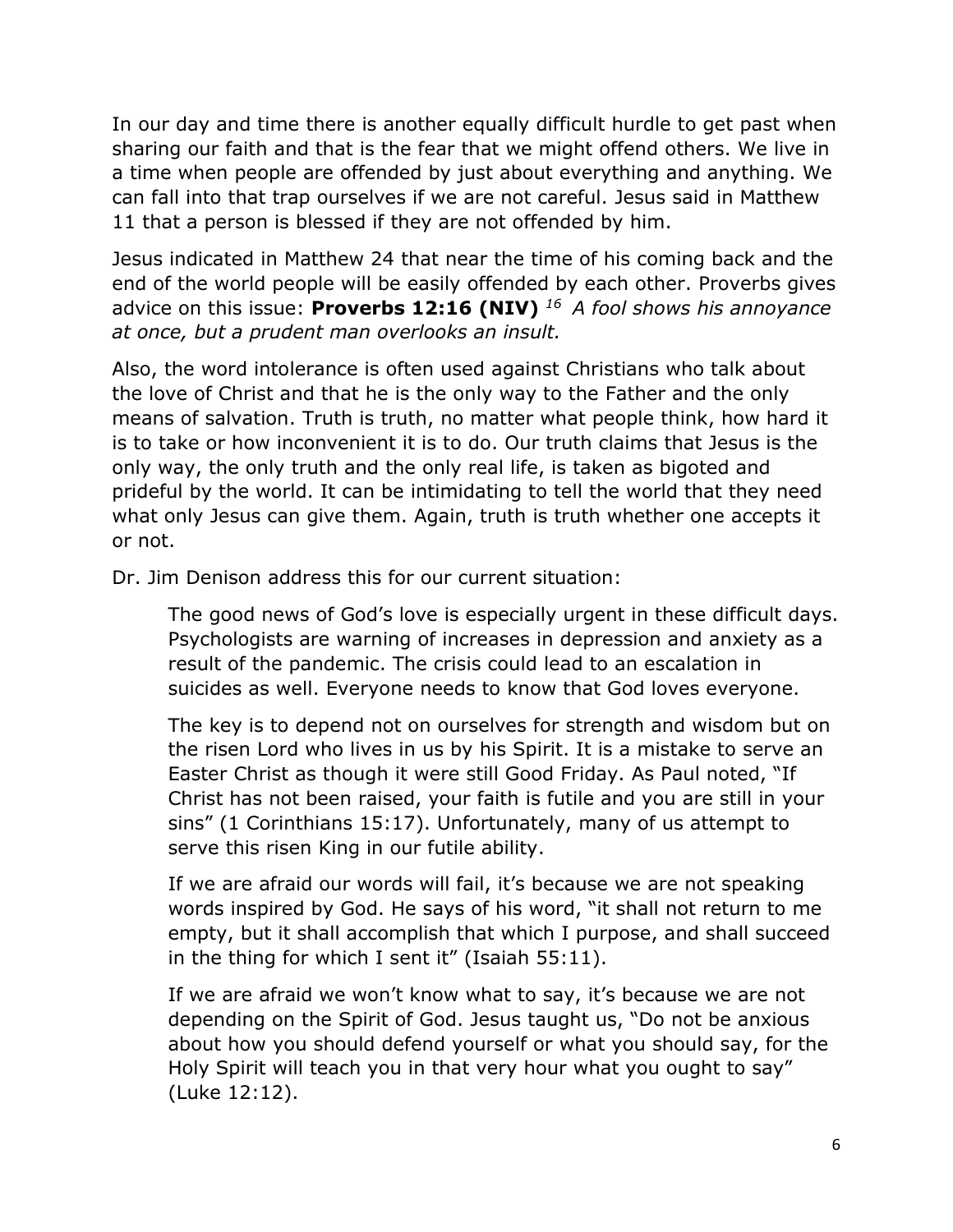We have a risen Lord who will empower and lead us as we share the good news of Easter Sunday on Monday.

Remember our weekly Prayer Guide for the church directs us on Wednesdays to pray for the filling of the Holy Spirit and for the Holy Spirit to empower us with the same kind of boldness that the early church had in speaking God's Word (Acts 4:29).

One more thing to consider as we think about what we have to share with others.

**John 20:24-29 (NIV)** *<sup>24</sup>Now Thomas (called Didymus), one of the Twelve, was not with the disciples when Jesus came.* 

*<sup>25</sup>So the other disciples told him, "We have seen the Lord!" But he said to them, "Unless I see the nail marks in his hands and put my finger where the nails were, and put my hand into his side, I will not believe it."* 

*<sup>26</sup>A week later his disciples were in the house again, and Thomas was with them. Though the doors were locked, Jesus came and stood among them and said, "Peace be with you!"* 

*<sup>27</sup>Then he said to Thomas, "Put your finger here; see my hands. Reach out your hand and put it into my side. Stop doubting and believe." <sup>28</sup>Thomas said to him, "My Lord and my God!"*

*<sup>29</sup>Then Jesus told him, "Because you have seen me, you have believed; blessed are those who have not seen and yet have believed."* 

Have you ever wondered why Jesus showed up with the scars from the nails that had been driven in his hands and feet and the spear that had been thrust in his side?

I mean, he was resurrected with a new body, yet the scars were still there. When Thomas saw and touched the scars he said, "My Lord and my God!" We can see them ourselves through this story but we can't physically touch them. Yet, Jesus makes an amazing statement, "blessed are those who have not seen and yet have believed." That's us, I hope.

Today will you say with me out loud, "Jesus, My Lord and my God?" We were once blind but now we see, Amen. Obviously, we are blessed when we believe in what we can't see because of faith. The promise is that we are made new and have eternal life with Christ. We can share that.

But what about the scars?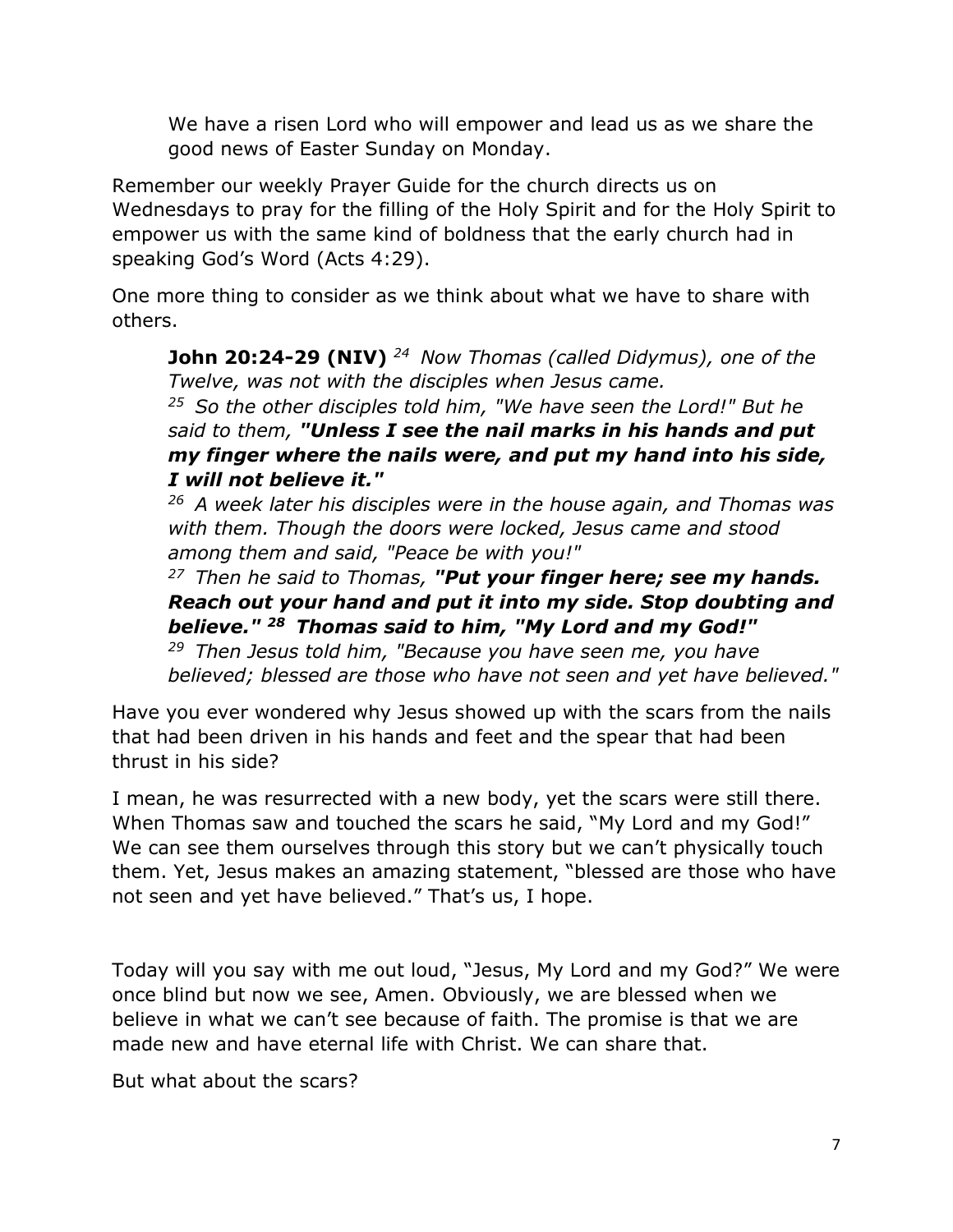Jesus' scars are visible reminders of what happened to him and what he overcame through the power of the cross, resurrection power, so that we would **know our value to God.** The scars are a visible sign of hope.

It's the same with us. We all have been wounded at one time or another. We all have wounded others. It is only when we forgive and trust God with our wounds do they become visible signs (scars) of hope for others. By his wounds we are healed (1 Peter 2:24).

When we are wounded, we don't stay in "Good Friday" as Dr. Denison said. Forgiveness allows us to move to Easter morning every time. That brings great freedom in our lives.

I know most of us have been wounded at some time in our lives and you may be there now. Often, it is by the very ones we love. We have the scars to prove it. We can show our scars off as proof that others have hurt us and that we deserve to hurt them back, or we can show them as Jesus did, as signs of resurrection, redemption and hope. Our scars remind us of trauma but also healing. We have the scars but Jesus has our wounds. He has, does and will heal us. If you are still dealing with wounds then there is a chance you need to seek God's help in forgiving those who have wounded you. Start by thanking Him for forgiving you and then ask him to help you to forgive those who have wounded you. Next, ask him to heal the ones you have wounded.

**Prayer:** Lord God, we thank you for forgiveness that comes through Jesus Christ. Heal our wounds and turn them into scars like those of Jesus', so we can turn them into testimonies of your resurrection power and how you restore us back to life. Help those that are healed but scared, to bear up with those that are still wounded. Forgive us when we have wounded and forgive those that have wounded us. Help us to love with the love of Christ, who dwells in us. In Christ's Holy name, Amen.

#### **Colossians 3:12-14 (NIV)**

*<sup>12</sup>Therefore, as God's chosen people, holy and dearly loved, clothe yourselves with compassion, kindness, humility, gentleness and patience.* 

*<sup>13</sup>Bear with each other and forgive whatever grievances you may have against one another. Forgive as the Lord forgave you. <sup>14</sup>And over all these virtues put on love, which binds them all together in perfect unity.*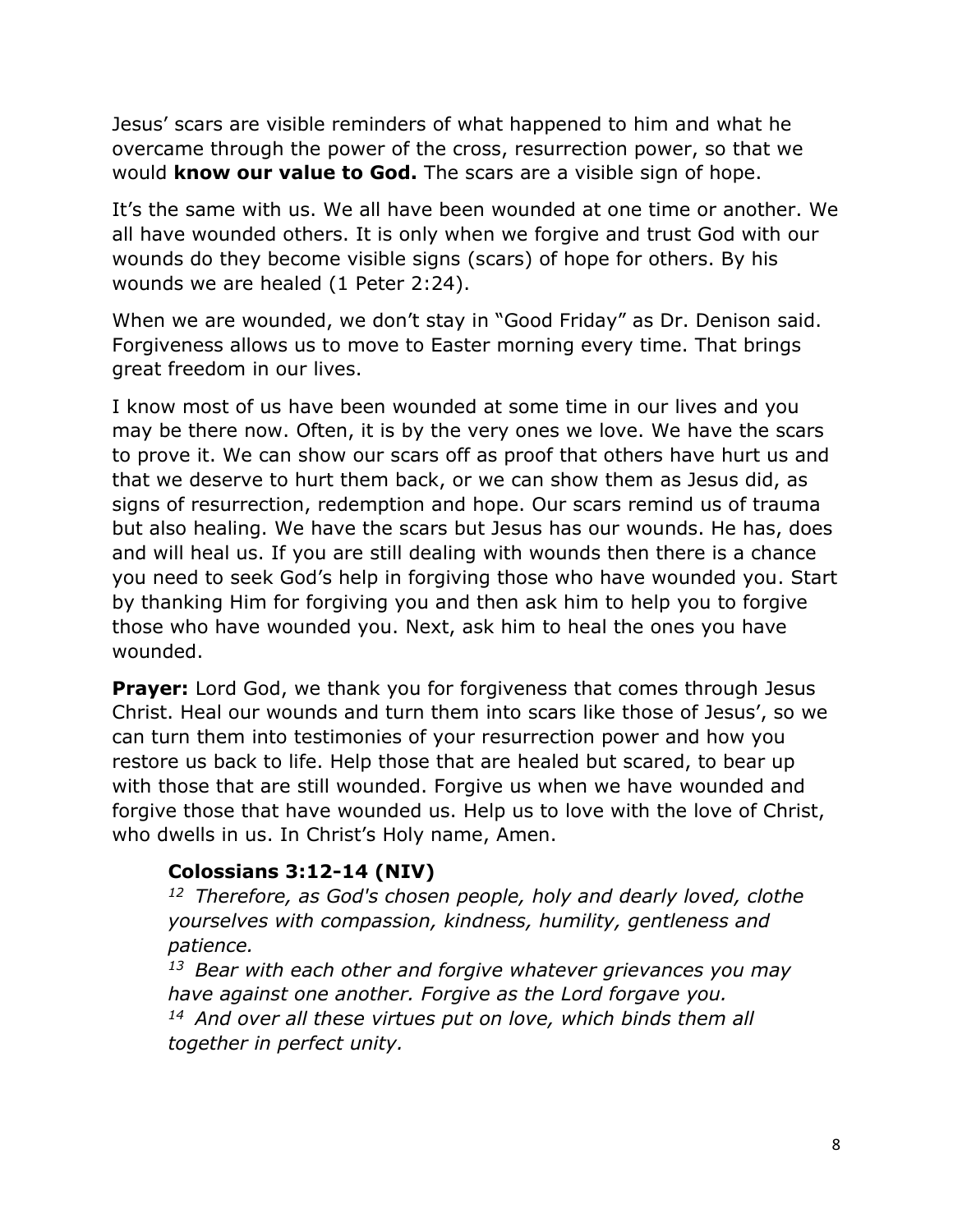### **1 John 1:9 (NIV)**

*<sup>9</sup>If we confess our sins, he is faithful and just and will forgive us our sins and purify us from all unrighteousness.*

I believe we are going to come out of this pandemic with even greater opportunities to share the good news of Jesus. As we look at what the virus has done and caused there will be many wounded and hurting that we will need to minister to. That is what the church was created to do.

I hope as we look at all that has happened, we will remember that every moment and every breath is a gift from God. We serve a risen Christ and have resurrection power in us. We live to love God and love others. That's the command of Jesus from Matthew 22. Because he first loved us we can love Him and others.

**1 John 4:19-21 (NIV)** *<sup>19</sup>We love because he first loved us. <sup>20</sup>If anyone says, "I love God," yet hates his brother, he is a liar. For anyone who does not love his brother, whom he has seen, cannot love God, whom he has not seen. <sup>21</sup>And he has given us this command: Whoever loves God must also love his brother.*

C. S. Lewis wrote: "We can neither make, nor retain, one moment of time; it all comes to [us] by pure gift." So ask yourself this: Why am I alive this day? What does the risen Christ want to do with and through me today? It may be as simple as making a phone call or getting on your knees and praying for others. It could be bigger than that. It may be to give of your resources or give in service to others or even go into full time ministry.

Regardless, he will use you as you are, scars and all. Jesus is looking for availability not just ability. He redeems our struggles so that we can help others that are struggling. So we can love like He does.

# **2 Corinthians 1:3-5 (NIV)**

*<sup>3</sup>Praise be to the God and Father of our Lord Jesus Christ, the Father of compassion and the God of all comfort,* 

*<sup>4</sup>who comforts us in all our troubles, so that we can comfort those in any trouble with the comfort we ourselves have received from God. <sup>5</sup>For just as the sufferings of Christ flow over into our lives, so also through Christ our comfort overflows.* 

10) Prayer Concerns: Belcher Family, Linda Holson, Ann Keefer, Judy Draper, Brenda Stam, Ellis Hise, those suffering from the effects of the coronavirus, our nations' leaders, and that the church would rise up in